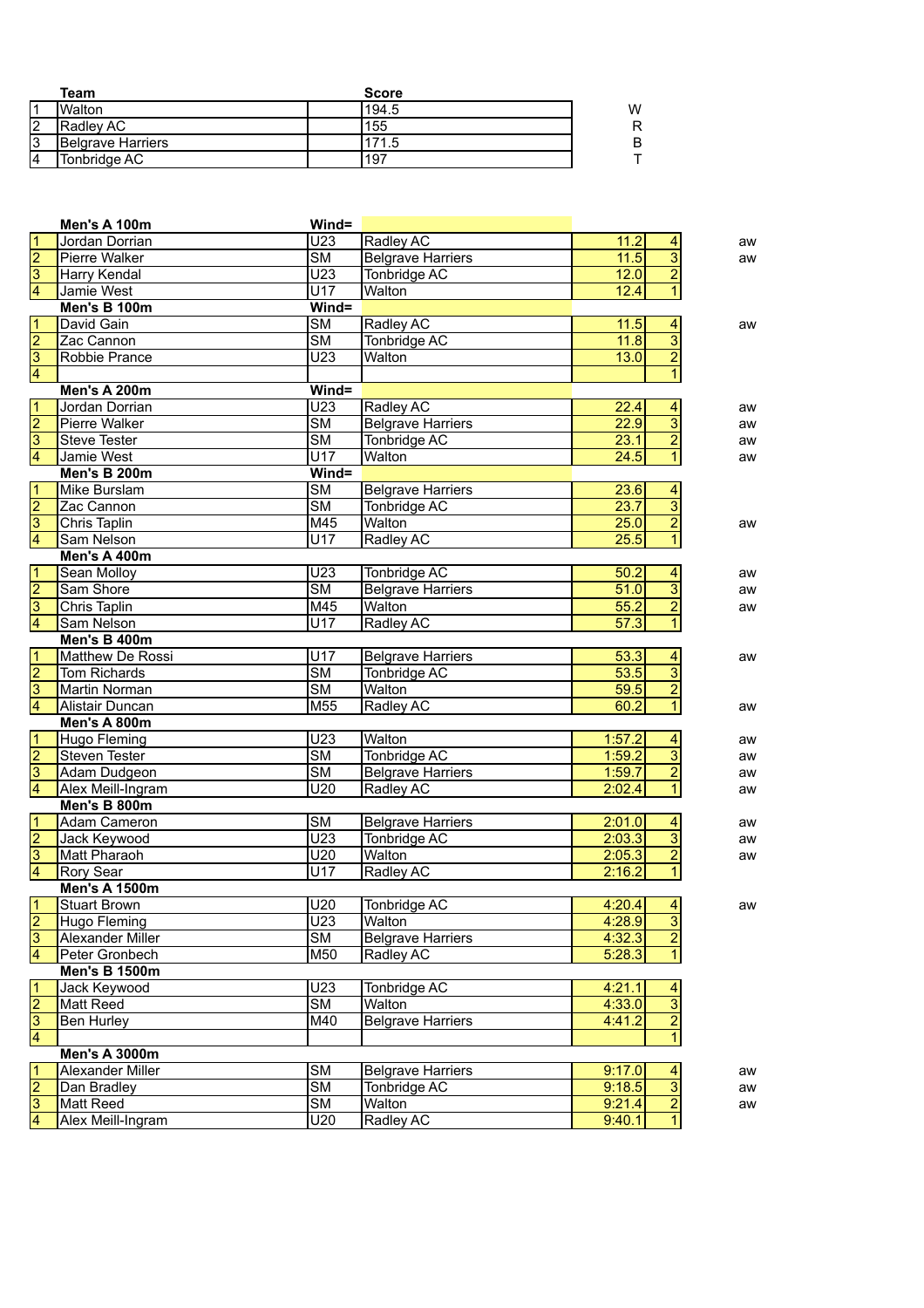|                                  | <b>Men's B 3000m</b>               |                        |                                       |         |                                             |          |
|----------------------------------|------------------------------------|------------------------|---------------------------------------|---------|---------------------------------------------|----------|
| $\vert$ 1                        | Tim Corby                          | $\overline{\text{SM}}$ | Tonbridge AC                          | 9:30.2  | 4                                           |          |
| $\overline{2}$                   | <b>Matt Welsh</b>                  | $\overline{\text{SM}}$ | <b>Belgrave Harriers</b>              | 9:30.3  |                                             |          |
| $\overline{\mathbf{3}}$          | <b>Tim Grose</b>                   | M45                    | Walton                                | 10:23.5 | $\frac{ \infty }{2}$                        |          |
| 4                                | Mick Cottam                        | M40                    | Radley AC                             | 12:23.2 | $\overline{1}$                              |          |
|                                  | Men's A 110mH                      | Wind=                  |                                       |         |                                             |          |
| $\overline{\mathbf{1}}$          | Ashley Johnson                     | $\overline{\text{SM}}$ | Radley AC                             | 17.3    | 4                                           | aw       |
| $\overline{2}$                   | <b>RICHARD Christian</b>           | M50                    | Tonbridge AC                          | 21.3    | $\frac{a}{2}$                               |          |
| $\overline{\mathsf{3}}$          | <b>Martin Norman</b>               | $\overline{\text{SM}}$ | Walton                                | 21.4    |                                             |          |
| $\overline{4}$                   | Matthew Threadgold                 | <b>SM</b>              | <b>Belgrave Harriers</b>              | 28.3    | $\overline{1}$                              |          |
|                                  | Men's B 110mH                      | Wind=                  |                                       |         |                                             |          |
| $\vert$ 1                        | Rob A Smith                        | <b>SM</b>              | Walton                                | 21.0    | 4                                           |          |
| $\overline{2}$                   |                                    |                        |                                       |         | $\frac{1}{2}$                               |          |
| $\overline{3}$                   |                                    |                        |                                       |         |                                             |          |
| $\overline{4}$                   |                                    |                        |                                       |         | $\overline{1}$                              |          |
|                                  | Men's A 400mH                      |                        |                                       |         |                                             |          |
| $\overline{1}$                   | Sam Shore                          | <b>SM</b>              | <b>Belgrave Harriers</b>              | 57.0    | $\frac{4}{3}$                               | aw       |
| $\overline{2}$                   | <b>Michael Ellis</b>               | U <sub>23</sub>        | Tonbridge AC                          | 66.8    |                                             |          |
| $\overline{\mathbf{3}}$          | <b>Martin Norman</b>               | $\overline{\text{SM}}$ | Walton                                | 69.4    | $\frac{2}{1}$                               |          |
| 4                                |                                    |                        |                                       |         |                                             |          |
|                                  | Men's B 400mH                      |                        |                                       |         |                                             |          |
| $\overline{\mathbb{1}}$          | <b>Matthew Threadgold</b>          | $\overline{\text{SM}}$ | <b>Belgrave Harriers</b>              | 64.1    | $\overline{\mathbf{4}}$                     |          |
| $\overline{2}$                   | Rob A Smith                        | $\overline{\text{SM}}$ | Walton                                | 71.5    | $\frac{3}{2}$                               |          |
| $\overline{3}$                   | <b>RICHARD Christian</b>           | M50                    | <b>Tonbridge AC</b>                   | 76.7    |                                             |          |
| $\overline{4}$                   |                                    |                        |                                       |         | $\overline{1}$                              |          |
|                                  | Men's A 3000m Steeplechase         |                        |                                       |         |                                             |          |
| $\overline{1}$                   | <b>Michael Ellis</b>               | U <sub>23</sub>        | Tonbridge AC                          | 10:22.3 | $\overline{4}$                              | aw       |
| $\overline{2}$                   | <b>Nick Dilley</b>                 | $\overline{\text{SM}}$ | <b>Belgrave Harriers</b>              | 13:03.9 | $\overline{3}$                              |          |
| 3                                | Rob A Smith                        | $\overline{\text{SM}}$ | Walton                                | 13:47.6 | $\overline{2}$                              |          |
| 4                                | Peter Gronbech                     | M50                    | <b>Radley AC</b>                      | 14:56.3 | $\overline{1}$                              |          |
|                                  | Men's B 3000m Steeplechase         |                        |                                       |         |                                             |          |
| $\overline{1}$                   | <b>Tim Corby</b>                   | $\overline{\text{SM}}$ | Tonbridge AC                          | 11:53.3 | $\overline{4}$                              |          |
| $\overline{2}$                   | Martin Norman                      | $\overline{\text{SM}}$ | Walton                                | 15:37.9 | $\overline{3}$                              |          |
| $\overline{\overline{3}}$        |                                    |                        |                                       |         | $\overline{2}$                              |          |
| $\overline{4}$                   |                                    |                        |                                       |         | $\overline{1}$                              |          |
|                                  | <b>Men's A High Jump</b>           |                        |                                       |         |                                             |          |
| $\overline{1}$<br>$\overline{2}$ | Lewis Church                       | U23<br>U20             | Tonbridge AC                          | 1.90    | $\overline{4}$<br>$\overline{\overline{3}}$ | aw       |
|                                  | <b>AJ Bennetts</b>                 |                        | <b>Belgrave Harriers</b>              | 1.80    |                                             | aw       |
| 3                                | Jordan Dorrian                     | U23                    | Radley AC                             | 1.60    | $\overline{2}$<br>$\overline{1}$            |          |
| $\overline{4}$                   | <b>Chris Ness</b>                  | M40                    | Walton                                | 1.55    |                                             |          |
| $\overline{\mathbb{1}}$          | Men's B High Jump                  | U17                    |                                       | 1.75    |                                             |          |
| $\overline{2}$                   | Matthew De Rossi                   | U17                    | <b>Belgrave Harriers</b><br>Radley AC | 1.50    | $\overline{4}$                              | aw       |
| $\overline{\mathbf{3}}$          | <b>Brett Halsey</b><br>Rob A Smith | $\overline{\text{SM}}$ | Walton                                | 1.50    | $\frac{1}{2}$                               |          |
| 4                                |                                    |                        |                                       |         | $\overline{1}$                              |          |
|                                  | <b>Men's A Pole Vault</b>          |                        |                                       |         |                                             |          |
| $\overline{1}$                   | <b>Greg Conlon</b>                 | M40                    | Walton                                | 4.25    | $\vert 4 \vert$                             |          |
| $\overline{2}$                   | Lewis Church                       | U23                    | Tonbridge AC                          | 3.60    | $\overline{3}$                              | aw<br>aw |
| 3                                | <b>AJ Bennetts</b>                 | $\overline{U20}$       | <b>Belgrave Harriers</b>              | 2.80    | $\overline{2}$                              | aw       |
| 4                                | Chris Shaw                         | $\overline{\text{SM}}$ | Radley AC                             | 2.20    | $\overline{1}$                              |          |
|                                  | Men's B Pole Vault                 |                        |                                       |         |                                             |          |
| $\overline{1}$                   | <b>Craig Timmings</b>              | M45                    | Walton                                | 2.20    | 3.5                                         |          |
| $\overline{2}$                   | Alistair Duncan                    | M55                    | Radley AC                             | 2.20    | 3.5                                         |          |
| $\overline{\mathbf{3}}$          | <b>RICHARD Christian</b>           | M50                    | Tonbridge AC                          | 2.00    | $\overline{2}$                              |          |
| 4                                | <b>Nick Dilley</b>                 | $\overline{\text{SM}}$ | <b>Belgrave Harriers</b>              | 1.20    | $\overline{1}$                              |          |
|                                  | Men's A Long Jump                  |                        |                                       |         |                                             | Wind     |
| $\vert$ 1                        | Harry Kendal                       | U23                    | Tonbridge AC                          | 6.43    | $\overline{4}$                              | aw       |
| $\overline{2}$                   | Jordan Dorrian                     | U23                    | <b>Radley AC</b>                      | 6.14    |                                             | aw       |
| 3                                | <b>AJ Bennetts</b>                 | U20                    | <b>Belgrave Harriers</b>              | 5.73    |                                             | aw       |
| 4                                | <b>Greg Conlon</b>                 | M40                    | Walton                                | 5.19    | $\frac{a}{2}$                               |          |
|                                  |                                    |                        |                                       |         |                                             |          |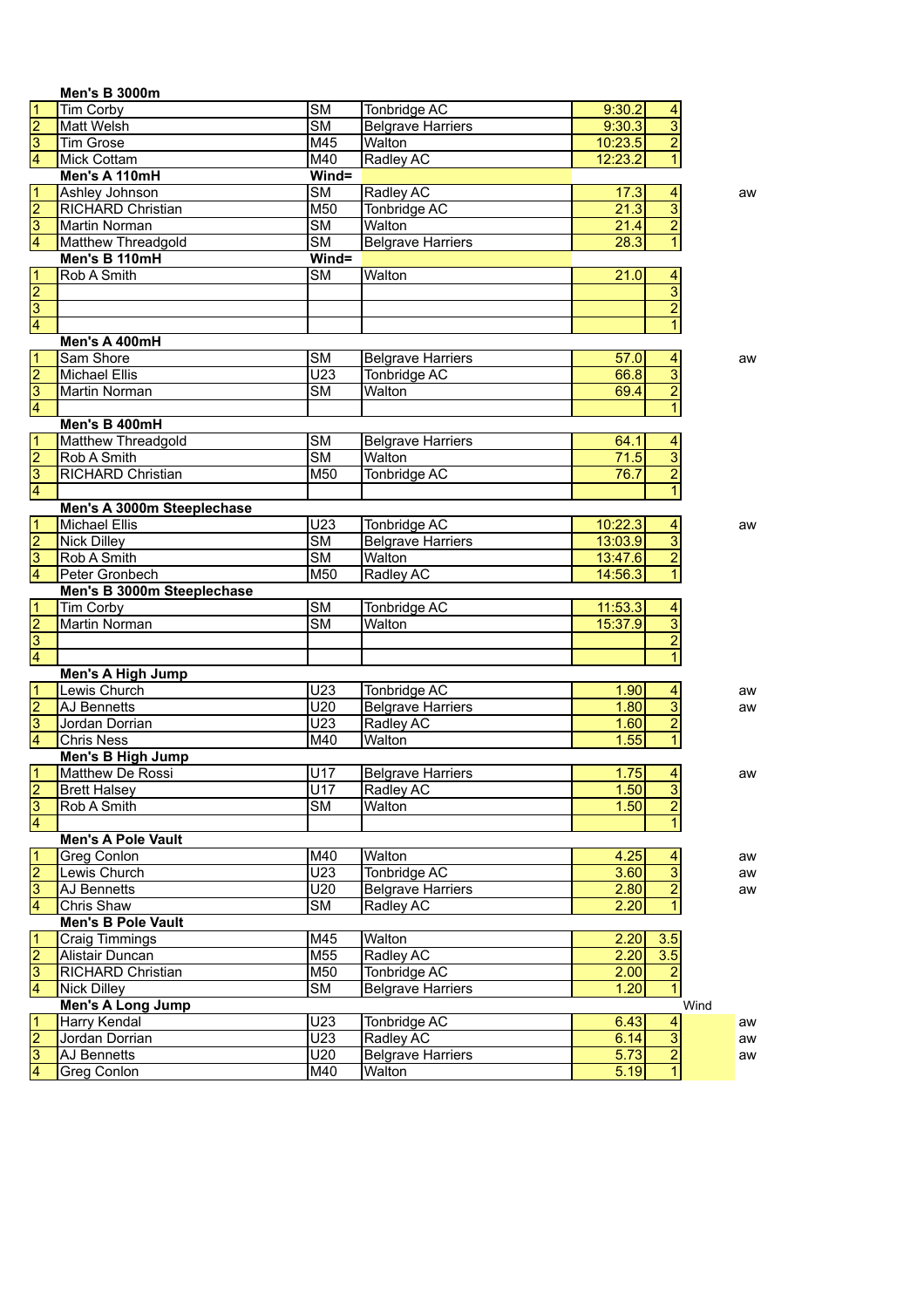|                         | <b>Men's B Long Jump</b>           |                        |                          |                |                         | Wind |      |
|-------------------------|------------------------------------|------------------------|--------------------------|----------------|-------------------------|------|------|
| $\vert$ 1               | Lewis Church                       | $\overline{U23}$       | Tonbridge AC             | 6.04           | 4                       |      | aw   |
| $\overline{2}$          | <b>Wali Acogny</b>                 | $\overline{U17}$       | <b>Belgrave Harriers</b> | 5.71           | $\overline{3}$          |      | aw   |
| $\frac{3}{4}$           | Ashley Johnson                     | $\overline{\text{SM}}$ | Radley AC                | 5.44           | $\overline{2}$          |      |      |
|                         | Rob A Smith                        | $\overline{\text{SM}}$ | Walton                   | 5.03           | $\overline{1}$          |      |      |
|                         | <b>Men's A Triple Jump</b>         |                        |                          |                |                         | Wind |      |
| $\overline{1}$          | <b>Harry Kendal</b>                | U <sub>23</sub>        | <b>Tonbridge AC</b>      | 12.84          | 4                       |      | aw   |
| $\frac{2}{3}$           | Greg Conlon                        | M40                    | Walton                   | 11.50          | $\overline{3}$          |      | aw   |
|                         | <b>Brett Halsey</b>                | U17                    | Radley AC                | 10.51          | $\overline{2}$          |      |      |
| $\frac{1}{4}$           | <b>Nick Dilley</b>                 | $\overline{\text{SM}}$ | <b>Belgrave Harriers</b> | 9.27           | $\overline{1}$          |      |      |
|                         | <b>Men's B Triple Jump</b>         |                        |                          |                |                         | Wind |      |
| $\overline{1}$          | Rob A Smith                        | $\overline{\text{SM}}$ | Walton                   | 10.89          | 4                       |      |      |
|                         | Jason Cannon                       | M <sub>50</sub>        | Tonbridge AC             | 9.32           | $\overline{3}$          |      |      |
| $\frac{2}{3}$           | Pierre Walker                      | $\overline{\text{SM}}$ | <b>Belgrave Harriers</b> | 8.32           | $\overline{2}$          |      |      |
|                         |                                    |                        |                          |                | 1                       |      | #N/A |
|                         | <b>Men's A Shot Putt</b>           |                        |                          |                |                         |      |      |
| $\overline{\mathsf{1}}$ | Ashley Johnson                     | $\overline{\text{SM}}$ | Radley AC                | 11.97          | 4                       |      | aw   |
| $\overline{2}$          | Harry Kendal                       | $\overline{U23}$       | Tonbridge AC             | 10.80          | $\overline{3}$          |      | aw   |
| $\overline{3}$          | Rob C Smith                        | $\overline{\text{SM}}$ | Walton                   | 10.04          | $\overline{2}$          |      | aw   |
| $\overline{4}$          | Tom Ikeda                          | M40                    | <b>Belgrave Harriers</b> | 9.14           | 1                       |      |      |
|                         | <b>Men's B Shot Putt</b>           |                        |                          |                |                         |      |      |
| $\overline{1}$          | <b>Chris Shaw</b>                  | $\overline{\text{SM}}$ | Radley AC                | 10.96          | 4                       |      | aw   |
|                         | Alexander Hookway                  | $\overline{\text{SM}}$ | <b>Tonbridge AC</b>      | 9.48           | $\overline{3}$          |      |      |
| $\frac{2}{4}$           | Matthew Threadgold                 | $\overline{\text{SM}}$ | <b>Belgrave Harriers</b> | 8.56           | $\overline{2}$          |      |      |
|                         | Bernhard Jongejan                  | M40                    | Walton                   | 8.25           | $\overline{1}$          |      |      |
|                         | <b>Men's A Discus</b>              |                        |                          |                |                         |      |      |
| $\frac{1}{2}$           | Dave Coleman                       | <b>SM</b>              | Tonbridge AC             | 46.41          | $\overline{4}$          |      | aw   |
|                         | <b>Chris Privett</b>               | M55                    | <b>Belgrave Harriers</b> | 34.97          | $\overline{3}$          |      | aw   |
| $\frac{1}{4}$           | Ashley Johnson                     | $\overline{\text{SM}}$ | Radley AC                | 32.99          | $\overline{2}$          |      | aw   |
|                         | Bernhard Jongejan                  | M40                    | Walton                   | 27.20          | $\mathbf{1}$            |      |      |
|                         | <b>Men's B Discus</b>              |                        |                          |                |                         |      |      |
| $\overline{1}$          | Tom Ikeda                          | M40                    | <b>Belgrave Harriers</b> | 29.17          | 4                       |      | aw   |
| $\frac{2}{4}$           | Chris Shaw                         | $\overline{\text{SM}}$ | Radley AC                | 28.06          | $\overline{3}$          |      | aw   |
|                         | Lewis Church                       | $\overline{U23}$       | <b>Tonbridge AC</b>      | 27.80          | $\overline{2}$          |      |      |
|                         | Greg Conlon                        | M40                    | Walton                   | 17.83          | 1                       |      |      |
| $\overline{1}$          | <b>Men's A Hammer</b>              | U <sub>23</sub>        | Walton                   |                |                         |      |      |
|                         | <b>Curtis Knight</b><br>Chris Shaw | $\overline{\text{SM}}$ | Radley AC                | 46.70<br>29.80 | 4<br>$\overline{3}$     |      | aw   |
| $\frac{2}{3}$           | Tom Ikeda                          | M40                    | <b>Belgrave Harriers</b> | 23.67          | $\overline{2}$          |      | aw   |
| $\overline{4}$          | Alexander Hookway                  | $\overline{\text{SM}}$ | <b>Tonbridge AC</b>      | 18.44          | $\mathbf{1}$            |      |      |
|                         | <b>Men's B Hammer</b>              |                        |                          |                |                         |      |      |
| $\overline{1}$          | Rob C Smith                        | $\overline{\text{SM}}$ | Walton                   | 39.70          | $\overline{4}$          |      | aw   |
| $\overline{2}$          | Matthew Threadgold                 | <b>SM</b>              | <b>Belgrave Harriers</b> | 19.36          | $\overline{\mathbf{3}}$ |      |      |
| $\overline{3}$          | <b>Alex Ahmet</b>                  | $\overline{\text{SM}}$ | Radley AC                | 18.98          | $\overline{2}$          |      |      |
| $\overline{4}$          | <b>RICHARD Christian</b>           | M50                    | Tonbridge AC             | 14.02          | $\mathbf{1}$            |      |      |
|                         | Men's A Javelin                    |                        |                          |                |                         |      |      |
| $\vert$ 1               | Harry Kendal                       | U23                    | Tonbridge AC             | 44.98          |                         |      | aw   |
| 2                       | Bernhard Jongejan                  | M40                    | Walton                   | 43.09          | $\overline{3}$          |      | aw   |
| $\overline{3}$          | Chris Shaw                         | $\overline{\text{SM}}$ | Radley AC                | 41.78          | $\overline{2}$          |      | aw   |
| $\overline{4}$          | Tom Ikeda                          | M40                    | <b>Belgrave Harriers</b> | 40.29          | $\overline{1}$          |      | aw   |
|                         | Men's B Javelin                    |                        |                          |                |                         |      |      |
| $\vert$ 1               | <b>Curtis Knight</b>               | U23                    | Walton                   | 41.36          | $\overline{4}$          |      | aw   |
| $\overline{2}$          | Ashley Johnson                     | $\overline{\text{SM}}$ | Radley AC                | 40.92          | $\overline{3}$          |      | aw   |
| $\overline{3}$          | <b>AJ</b> Bennetts                 | U20                    | <b>Belgrave Harriers</b> | 38.81          | $\overline{2}$          |      | aw   |
| $\vert 4$               | Alexander Hookway                  | $\overline{\text{SM}}$ | Tonbridge AC             | 28.37          | 1                       |      |      |
|                         | Men's 4x100m                       |                        |                          |                |                         |      |      |
| 1                       | Radley AC                          | $\overline{\text{SM}}$ |                          | 44.4           | 4                       |      |      |
| $\overline{2}$          | <b>Belgrave Harriers</b>           | $\overline{\text{SM}}$ |                          | 45.7           | $\overline{3}$          |      |      |
| $\overline{3}$          | Tonbridge AC                       | $\overline{\text{SM}}$ |                          | 45.8           | $\overline{2}$          |      |      |
| $\overline{4}$          | Walton                             | $\overline{\text{SM}}$ |                          | 52.0           | $\overline{1}$          |      |      |
|                         | <b>Men's 4x400m</b>                |                        |                          |                |                         |      |      |
| $\overline{1}$          | <b>Belgrave Harriers</b>           | $\overline{\text{SM}}$ |                          | 3:27.2         | 4                       |      |      |
|                         | Tonbridge AC                       | $\overline{\text{SM}}$ |                          | 3:27.6         | $\overline{\mathbf{3}}$ |      |      |
| $\frac{2}{4}$           | Radley AC                          | $\overline{\text{SM}}$ |                          | 3:58.1         | $\overline{2}$          |      |      |
|                         | Walton                             | $\overline{\text{SM}}$ |                          | 4:14.3         | $\mathbf{1}$            |      |      |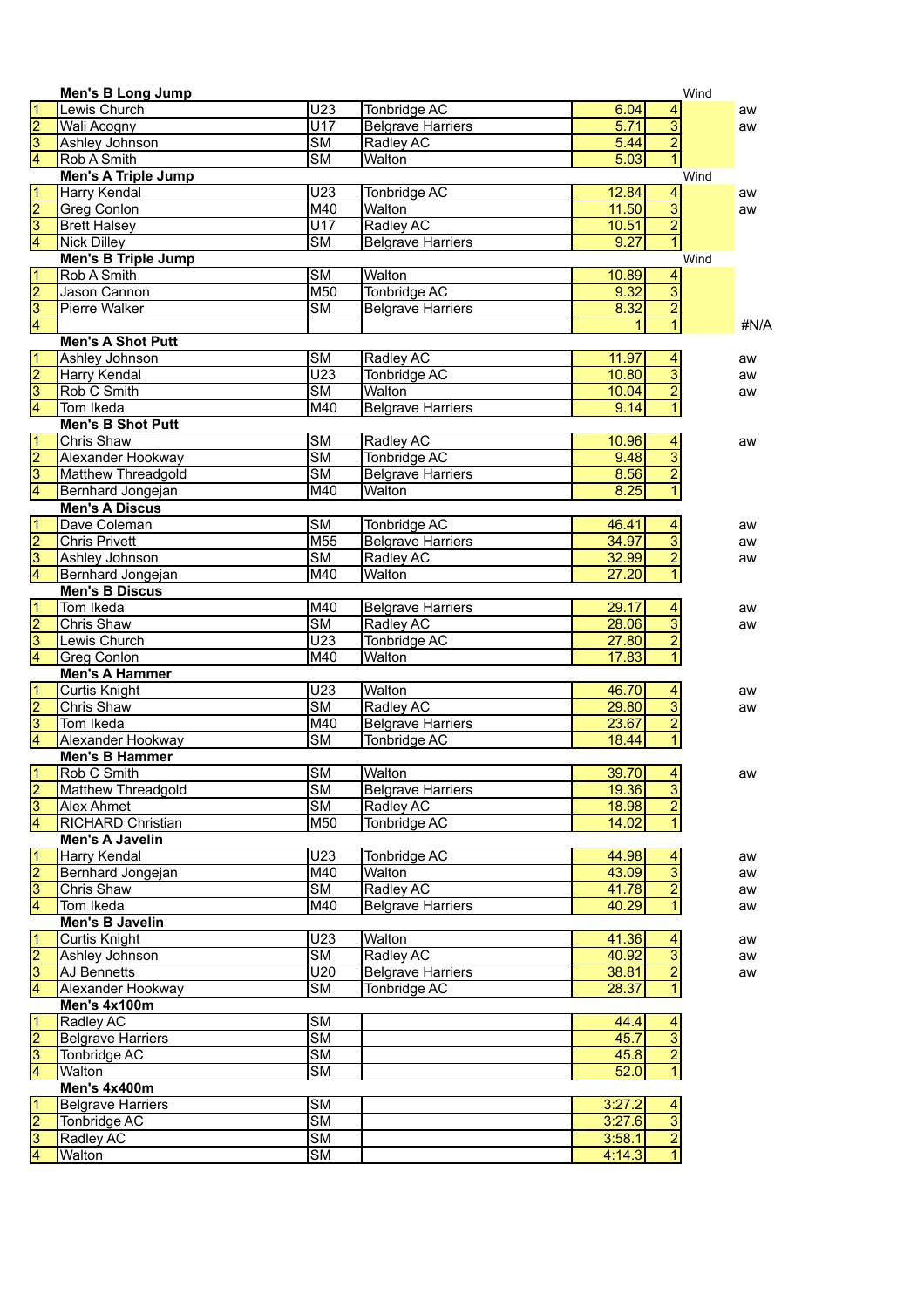|                         | Women's A 100m                | Wind=                  |                          |         |                           |    |
|-------------------------|-------------------------------|------------------------|--------------------------|---------|---------------------------|----|
| $\overline{1}$          | Susie McLoughlin              | W35                    | Walton                   | 12.6    | 4                         | aw |
| $\overline{2}$          | Lucy Hooper                   | $\overline{\text{SW}}$ | Radley AC                | 13.1    | $\overline{3}$            | aw |
| 3                       | Simone Baxter                 | U23                    | Tonbridge AC             | 13.2    | $\overline{2}$            | aw |
| $\overline{4}$          | Jessica Case                  | $\overline{\text{SW}}$ | <b>Belgrave Harriers</b> | 14.0    | $\mathbf{1}$              |    |
|                         | Women's B 100m                | Wind=                  |                          |         |                           |    |
| $\overline{1}$          | Jess Murphy                   | $\overline{U23}$       | <b>Tonbridge AC</b>      | 13.2    | 4                         | aw |
| $\frac{2}{3}$           | Lizzie Amos                   | W35                    | Walton                   | 13.5    | $\overline{3}$            | aw |
|                         | Leah Brown                    | U17                    | Radley AC                | 13.9    | $\overline{2}$            |    |
| $\overline{4}$          | Darcy Burton                  | U17                    | <b>Belgrave Harriers</b> | 14.1    | $\overline{1}$            |    |
|                         | Women's A 200m                | $Wind =$               |                          |         |                           |    |
| $\overline{\mathsf{1}}$ | Asha Root                     | $\overline{U17}$       | Tonbridge AC             | 26.0    | 4                         | aw |
| $\overline{2}$          | Susie McLoughlin              | W35                    | Walton                   | 26.2    | $\overline{3}$            | aw |
| $\overline{3}$          | Electra Lanyon                | $\overline{U17}$       | <b>Belgrave Harriers</b> | 26.5    | $\overline{2}$            | aw |
| $\overline{4}$          | Faith Brew                    | U20                    | <b>Radley AC</b>         | 26.9    | $\mathbf{1}$              | aw |
|                         | Women's B 200m                | Wind=                  |                          |         |                           |    |
| $\overline{1}$          | Lucy Hooper                   | $\overline{\text{SW}}$ | Radley AC                | 26.8    | 4                         | aw |
| $\sqrt{\frac{2}{3}}$    | Lizzie Amos                   | W35                    | Walton                   | 27.0    | $\overline{3}$            | aw |
|                         | Jess Murphy                   | U23                    | Tonbridge AC             | 27.2    | $\overline{2}$            |    |
| $\overline{4}$          | Ayse Hussein                  | U17                    | <b>Belgrave Harriers</b> | 27.8    | $\overline{1}$            |    |
|                         | Women's A 400m                |                        |                          |         |                           |    |
| $\overline{1}$          | <b>Tara Kafke</b>             | U20                    | Radley AC                | 56.8    | 4                         | aw |
| $\overline{2}$          | Rebecca O'Hara                | U20                    | <b>Tonbridge AC</b>      | 57.2    | $\overline{3}$            | aw |
| $\overline{3}$          | Lizzie Amos                   | W35                    | Walton                   | 60.5    | $\overline{2}$            | aw |
| $\overline{4}$          | Rose O'Brien                  | $\overline{\text{SW}}$ | <b>Belgrave Harriers</b> | 64.9    | $\overline{1}$            |    |
|                         | Women's B 400m                |                        |                          |         |                           |    |
| $\overline{1}$          | Asha Root                     | U17                    | <b>Tonbridge AC</b>      | 60.9    | $\overline{4}$            | aw |
| $\overline{2}$          | <b>Fiona DeMauny</b>          | $\overline{\text{sw}}$ | Walton                   | 61.0    | $\overline{\overline{3}}$ | aw |
| $\overline{3}$          | Jessica Case                  | $\overline{\text{SW}}$ | <b>Belgrave Harriers</b> | 66.7    | $\overline{2}$            |    |
| $\overline{4}$          |                               |                        |                          |         | $\mathbf{1}$              |    |
|                         | Women's A 800m                |                        |                          |         |                           |    |
| $\overline{1}$          | Fiona DeMauny                 | $\overline{\text{SW}}$ | Walton                   | 2:16.8  | 4                         | aw |
|                         | <b>Faith Brew</b>             | U20                    | Radley AC                | 2:19.5  | $\overline{3}$            | aw |
| $\sqrt{\frac{2}{3}}$    | Hannah Czarnowski             | U20                    | Tonbridge AC             | 2:21.7  | $\overline{2}$            | aw |
| $\overline{4}$          | Rose O'Brien                  | $\overline{\text{SW}}$ | <b>Belgrave Harriers</b> | 2:22.1  | $\overline{1}$            | aw |
|                         | Women's B 800m                |                        |                          |         |                           |    |
| $\sqrt{1}$              | Alice Ralph                   | U20                    | Tonbridge AC             | 2:22.4  | 4                         | aw |
| $\overline{2}$          | Rebecca Pierce                | $\overline{\text{SW}}$ | Walton                   | 2:22.5  | $\overline{3}$            | aw |
| $\overline{3}$          | Jess Anstice                  | U <sub>23</sub>        | Radley AC                | 2:28.8  | $\overline{c}$            |    |
| $\overline{4}$          | Claire Stokes                 | $\overline{\text{SW}}$ | <b>Belgrave Harriers</b> | 2:33.6  | 1                         |    |
|                         | Women's A 1500m               |                        |                          |         |                           |    |
| ⊺⊺                      | Jo Locker                     | W40                    | Walton                   | 4:48.6  | $\overline{4}$            | aw |
| $\overline{2}$          | Keri Mackenzie                | SW                     | Belgrave Harriers        | 4:49.9  | $\overline{3}$            | aw |
| $\overline{3}$          | Emma Haley                    | $\overline{\text{SW}}$ | Radley AC                | 4:53.0  | $\overline{2}$            | aw |
| $\overline{4}$          | Emilia Hope                   | U20                    | Tonbridge AC             | 5:21.5  | 1                         |    |
|                         | Women's B 1500m               |                        |                          |         |                           |    |
| $\vert$ 1               | Fiona DeMauny                 | SW                     | Walton                   | 4:52.0  | 4                         | aw |
| $\overline{2}$          | Josephine Rhodes              | $\overline{\text{SW}}$ | <b>Belgrave Harriers</b> | 4:52.8  | $\overline{3}$            | aw |
| $\overline{3}$          | <b>Jess Anstice</b>           | U23                    | Radley AC                | 5:33.6  | $\overline{2}$            |    |
| $\overline{4}$          | <b>Polly Pitcairn-Knowles</b> | U20                    | <b>Tonbridge AC</b>      | 5:47.8  | $\overline{1}$            |    |
|                         | Women's A 3000m               |                        |                          |         |                           |    |
| $\overline{1}$          | Samantha Amend                | W35                    | <b>Belgrave Harriers</b> | 18:03.1 | $\overline{4}$            | aw |
| $\overline{2}$          | Rebecca Pierce                | $\overline{\text{SW}}$ | Walton                   | 19:12.3 | $\overline{3}$            | aw |
| $\overline{3}$          | Shauna Paice                  | U23                    | Tonbridge AC             | 19:52.8 | $\overline{2}$            | aw |
| 4                       | Alison Smith                  | W40                    | Radley AC                | 24:39.4 | $\overline{1}$            |    |
|                         | Women's B 3000m               |                        |                          |         |                           |    |
| $\overline{\mathbf{1}}$ | Mandy Ruks                    | W35                    | Walton                   | 19:58.9 | 4                         | aw |
| $\frac{2}{4}$           | Helen White                   | $\overline{\text{SW}}$ | <b>Belgrave Harriers</b> | 22:47.0 | $\overline{3}$            |    |
|                         |                               |                        |                          |         | $\overline{2}$            |    |
|                         |                               |                        |                          |         | $\overline{1}$            |    |
|                         | Women's A 100mH               | Wind=                  |                          |         |                           |    |
| $\overline{1}$          | Simone Baxter                 | U23                    | Tonbridge AC             | 16.2    | 4                         | aw |
| $\overline{2}$          | Adela Hussain                 | $\overline{\text{SW}}$ | Radley AC                | 16.3    | 3                         | aw |
| $\overline{3}$          | Sarah Burke                   | W40                    | Walton                   | 17.6    | $\overline{2}$            | aw |
| $\overline{4}$          | Jessica Case                  | SW                     | <b>Belgrave Harriers</b> | 19.0    | $\overline{1}$            |    |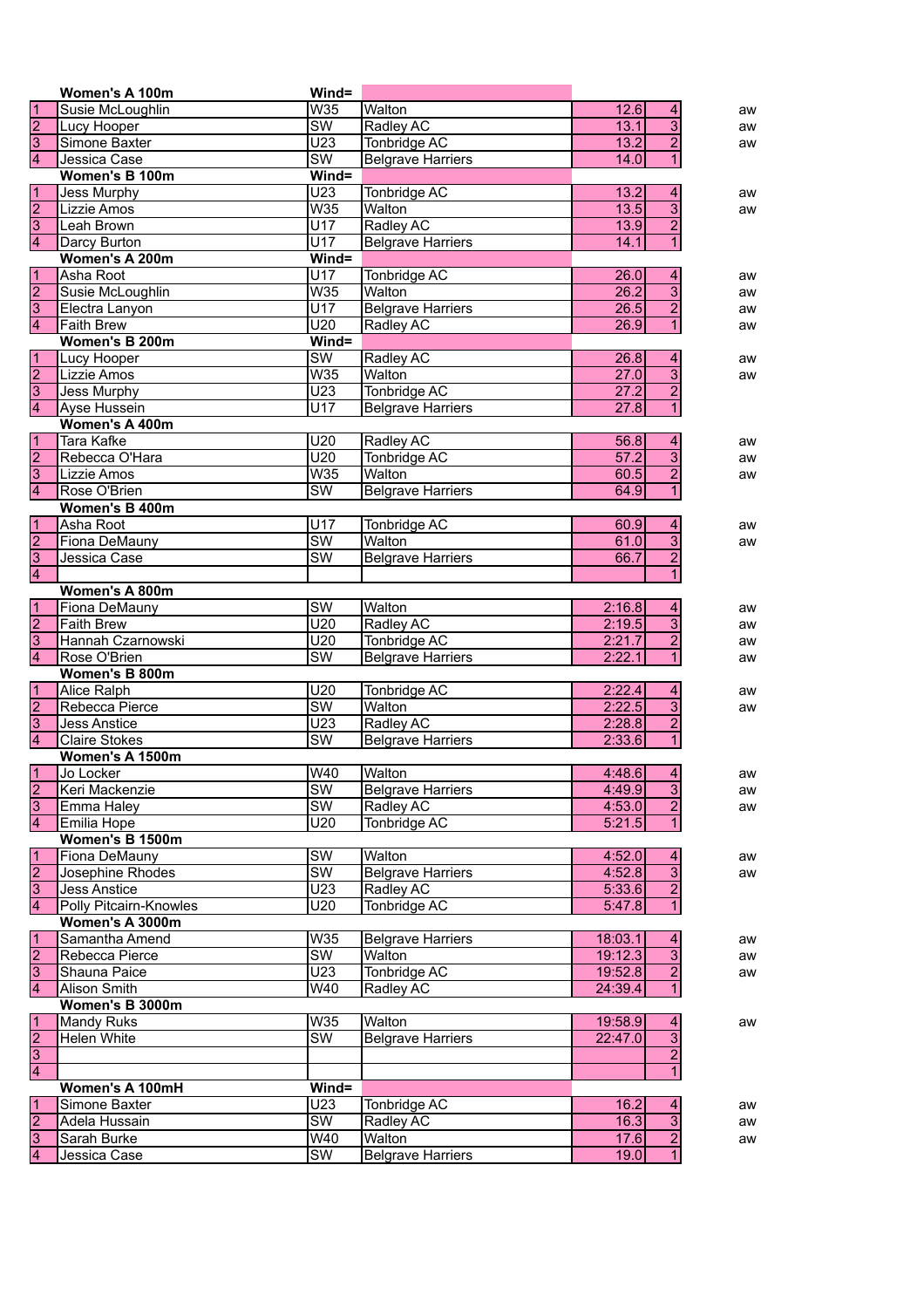|                                           | Women's B 100mH                | Wind=                         |                          |              |                                |      |      |
|-------------------------------------------|--------------------------------|-------------------------------|--------------------------|--------------|--------------------------------|------|------|
| $\frac{1}{2}$ $\frac{1}{3}$ $\frac{1}{4}$ | <b>Claire Stokes</b>           | <b>SW</b>                     | <b>Belgrave Harriers</b> | 21.0         | 4                              |      |      |
|                                           | Jo Regan                       | W45                           | Walton                   | 22.9         | $\overline{3}$                 |      |      |
|                                           |                                |                               |                          |              | $\overline{2}$                 |      |      |
|                                           |                                |                               |                          |              | $\mathbf{1}$                   |      |      |
|                                           | Women's A 400mH                |                               |                          |              |                                |      |      |
| $\frac{1}{2}$ $\frac{2}{3}$ $\frac{1}{4}$ | Jodie Albrow                   | $\overline{\text{SW}}$        | <b>Belgrave Harriers</b> | 67.0         | 4                              |      | aw   |
|                                           | Sarah Burke                    | W40                           | Walton                   | 67.9         | $\overline{3}$                 |      | aw   |
|                                           | Polly Pitcairn-Knowles         | U20                           | <b>Tonbridge AC</b>      | 80.4         | $\overline{2}$                 |      |      |
|                                           |                                |                               |                          |              | $\overline{1}$                 |      |      |
|                                           | Women's B 400mH                |                               |                          |              |                                |      |      |
|                                           | Jessica Case                   | <b>SW</b>                     | <b>Belgrave Harriers</b> | 74.8         | $\overline{4}$                 |      |      |
| $\frac{1}{2}$ $\frac{2}{3}$ $\frac{1}{4}$ | Jo Locker                      | $\overline{\text{SW}}$        | Walton                   | 80.7         | $\overline{3}$                 |      |      |
|                                           |                                |                               |                          |              | $\overline{c}$<br>$\mathbf{1}$ |      |      |
|                                           | Women's A 1500m Steeplechase   |                               |                          |              |                                |      |      |
|                                           | Jo Locker                      | W40                           | Walton                   | 5:30.8       | 4                              |      |      |
| $\frac{1}{2}$ $\frac{2}{3}$ $\frac{4}{4}$ | Alice Ralph                    | U20                           | <b>Tonbridge AC</b>      | 5:34.3       | $\overline{3}$                 |      | aw   |
|                                           | Emma Haley                     | $\overline{\text{SW}}$        | Radley AC                | 5:51.9       | $\overline{2}$                 |      | aw   |
|                                           | Samantha Amend                 | W35                           | <b>Belgrave Harriers</b> | 6:01.4       | $\mathbf{1}$                   |      |      |
|                                           | Women's B 1500m Steeplechase   |                               |                          |              |                                |      |      |
|                                           | Rebecca Pierce                 | $\overline{\text{SW}}$        | Walton                   | 5:37.1       | 4                              |      | aw   |
| $\frac{1}{2}$ $\frac{2}{3}$ $\frac{1}{4}$ | Hannah Czarnowski              | U20                           | <b>Tonbridge AC</b>      | 5:47.2       | $\overline{3}$                 |      | aw   |
|                                           | Helen Brown                    | $\overline{\text{SW}}$        | <b>Belgrave Harriers</b> | 7:01.3       | $\overline{2}$                 |      |      |
|                                           | Alison Smith                   | W45                           | Radley AC                | 7:59.7       | $\mathbf{1}$                   |      |      |
|                                           | <b>Women's A High Jump</b>     |                               |                          |              |                                |      |      |
| $\frac{1}{2}$ $\frac{2}{3}$ $\frac{1}{4}$ | Adela Hussain                  | U23                           | Radley AC                | 1.60         | 4                              |      | aw   |
|                                           | Joanne Ware                    | U20                           | Tonbridge AC             | 1.50         | $\overline{3}$                 |      | aw   |
|                                           | Charlotte Malton               | #N/A                          | <b>Belgrave Harriers</b> | 1.50         | $\overline{2}$                 |      | #N/A |
|                                           | Jo Locker                      | <b>W40</b>                    | Walton                   | 1.25         | $\mathbf{1}$                   |      |      |
|                                           | <b>Women's B High Jump</b>     |                               |                          |              |                                |      |      |
| $\frac{1}{2}$ $\frac{1}{3}$               | Una Laqeretabua                | U20                           | Tonbridge AC             | 1.45         | 4                              |      |      |
|                                           | Georgia Patterson              | U20                           | <b>Belgrave Harriers</b> | 1.45         | $\overline{3}$                 |      |      |
|                                           | Lucy Hooper                    | $\overline{U23}$              | Radley AC                | 1.45         | $\overline{2}$                 |      |      |
|                                           | Joanne Regan                   | W <sub>45</sub>               | Walton                   | 1.10         | $\overline{1}$                 |      |      |
|                                           | <b>Women's A Pole Vault</b>    |                               |                          |              |                                |      |      |
|                                           | Una Laqeretabua                | U20                           | Tonbridge AC             | 2.90         | 4                              |      | aw   |
|                                           | Tait Jones                     | U17                           | Walton                   | 2.80         | $\overline{3}$                 |      | aw   |
| $\frac{1}{2}$ $\frac{2}{3}$ $\frac{1}{4}$ | Jackie Breslin<br>Rose O'Brien | W45<br>$\overline{\text{SW}}$ | Radley AC                | 1.15<br>1.15 | 1.5<br>1.5                     |      |      |
|                                           | <b>Women's B Pole Vault</b>    |                               | <b>Belgrave Harriers</b> |              |                                |      |      |
| $\overline{1}$                            | <b>Claire Thomas</b>           | <b>SW</b>                     | Walton                   | 2.05         | 4 <sup>1</sup>                 |      |      |
|                                           | Kay Reynolds                   | W45                           | Radley AC                | 1.15         | $\overline{3}$                 |      |      |
|                                           |                                |                               |                          |              | $\overline{2}$                 |      |      |
| $\frac{2}{3}$                             |                                |                               |                          |              | $\overline{1}$                 |      |      |
|                                           | <b>Women's A Long Jump</b>     |                               |                          |              |                                | Wind |      |
|                                           | Joanne Ware                    | U20                           | Tonbridge AC             | 5.19         | 4                              |      | aw   |
| $\frac{1}{2}$ $\frac{1}{3}$ $\frac{1}{4}$ | <b>Ayse Hussein</b>            | U17                           | <b>Belgrave Harriers</b> | 5.11         | $\overline{3}$                 |      | aw   |
|                                           | Lucy Hooper                    | U <sub>23</sub>               | Radley AC                | 4.65         | $\overline{2}$                 |      |      |
|                                           | Joanne Regan                   | W45                           | Walton                   | 3.86         | $\mathbf{1}$                   |      |      |
|                                           | <b>Women's B Long Jump</b>     |                               |                          |              |                                | Wind |      |
|                                           | Una Laqeretabua                | U20                           | Tonbridge AC             | 4.85         | $\overline{4}$                 |      | aw   |
| $\frac{1}{2}$ $\frac{2}{3}$ $\frac{1}{4}$ | Georgia Patterson              | U20                           | <b>Belgrave Harriers</b> | 4.51         | $\overline{3}$                 |      |      |
|                                           | Leah Brown                     | U17                           | Radley AC                | 3.83         | $\overline{2}$                 |      |      |
|                                           | Debbie Singleton               | W55                           | Walton                   | 2.84         | $\mathbf{1}$                   |      |      |
|                                           | <b>Women's A Triple Jump</b>   |                               |                          |              |                                | Wind |      |
| $\frac{1}{2}$ $\frac{2}{3}$ $\frac{3}{4}$ | Joanne Ware                    | U20                           | Tonbridge AC             | 10.69        | $\overline{\mathbf{4}}$        |      | aw   |
|                                           | Lucy Hooper                    | U <sub>23</sub>               | <b>Radley AC</b>         | 10.01        | $\overline{3}$                 |      | aw   |
|                                           | Rose O'Brien                   | <b>SW</b>                     | <b>Belgrave Harriers</b> | 9.15         | $\overline{2}$                 |      |      |
|                                           | Sinead O'Brien                 | U23                           | Walton                   | 9.08         | $\mathbf{1}$                   |      |      |
|                                           | <b>Women's B Triple Jump</b>   |                               |                          |              |                                | Wind |      |
|                                           | Leah Brown                     | U17                           | <b>Radley AC</b>         | 9.11         | $\overline{4}$                 |      | aw   |
|                                           | Joanne Regan                   | W45                           | Walton                   | 8.08         | 3                              |      | aw   |
| $\frac{1}{2}$ $\frac{2}{3}$ $\frac{1}{4}$ | Helen Brown                    | $\overline{\text{SW}}$        | <b>Belgrave Harriers</b> | 7.68         | $\overline{2}$                 |      |      |
|                                           |                                |                               |                          |              | $\mathbf{1}$                   |      |      |